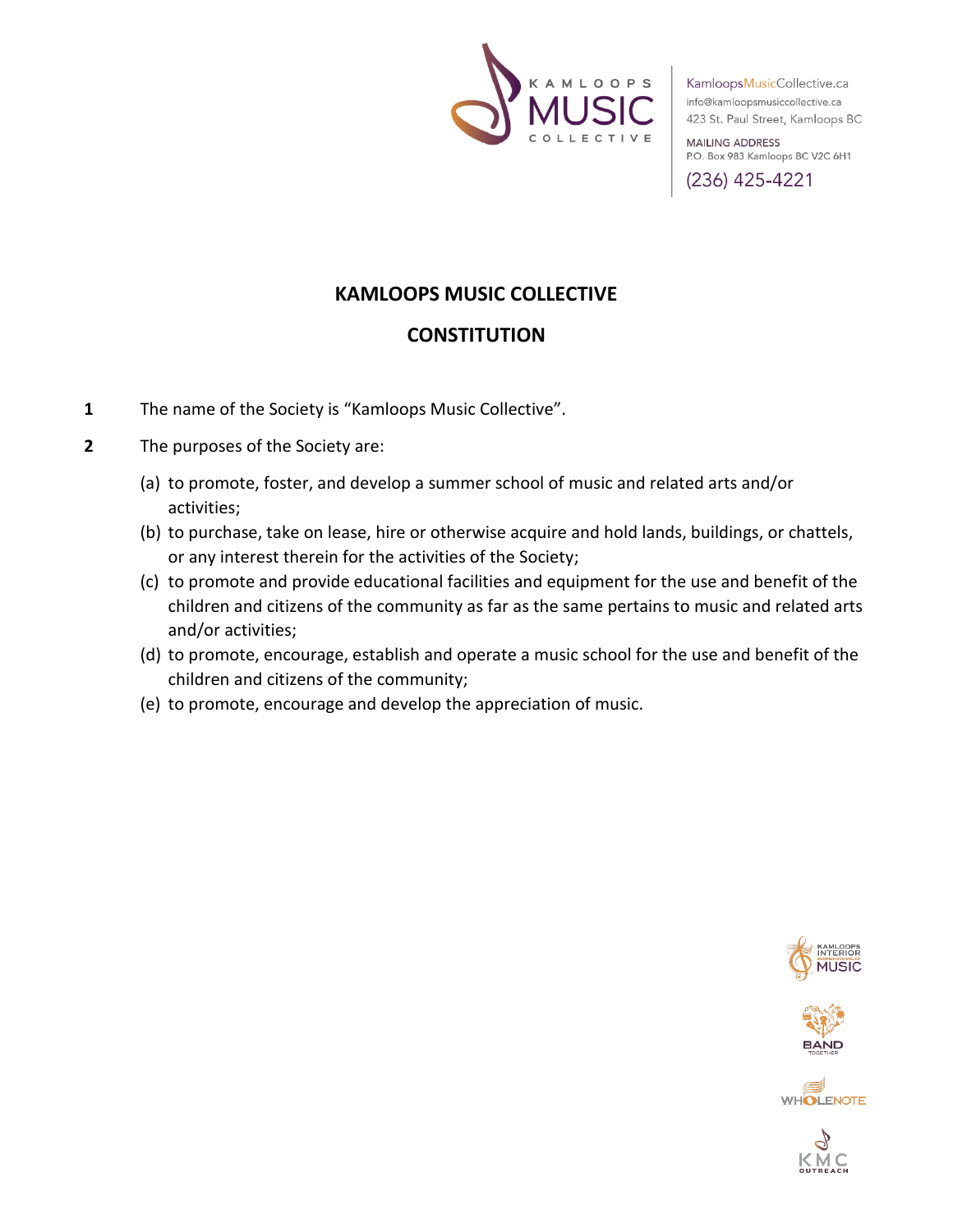

**MAILING ADDRESS** P.O. Box 983 Kamloops BC V2C 6H1

(236) 425-4221

# **Bylaws of the Kamloops Music Collective (the "Society")**

## **CONTENTS**

- **Part 1 – Definitions and Interpretation**
- **Part 2 – By-Laws**
- **Part 3 – Members**
- **Part 4 – Annual General Meetings**
- **Part 5 – Directors**
- **Part 6 – Directors' Meetings**
- **Part 7 – Board Positions**
- **Part 8 – Signing Authority of Directors and Borrowing**
- **Part 9 – Auditor**
- **Part 10 – Books and Records**
- **Part 11 – Transitional Provisions**

## **PART 1 – DEFINITIONS AND INTERPRETATION**

**1.1** In these Bylaws:

**"Act"** means the *Societies Act of British Columbia* as amended from time to time;

**"Board"** means the directors of the Society;

**"Bylaws"** means these Bylaws as amended from time to time;

**"Regulations"** means the Act's *Societies Regulation* as amended from time to time;

**"Special Resolution"** means at a meeting convened by the directors, a resolution passed by at least 2/3 of the votes cast by the voting members present unless a higher threshold is otherwise specified.



- **1.2** The definitions in the Act apply to these Bylaws.
- **1.3** If there is a conflict between these Bylaws and the Act or the regulations, the Act or the **BAND** regulations, as the case may be, prevail.



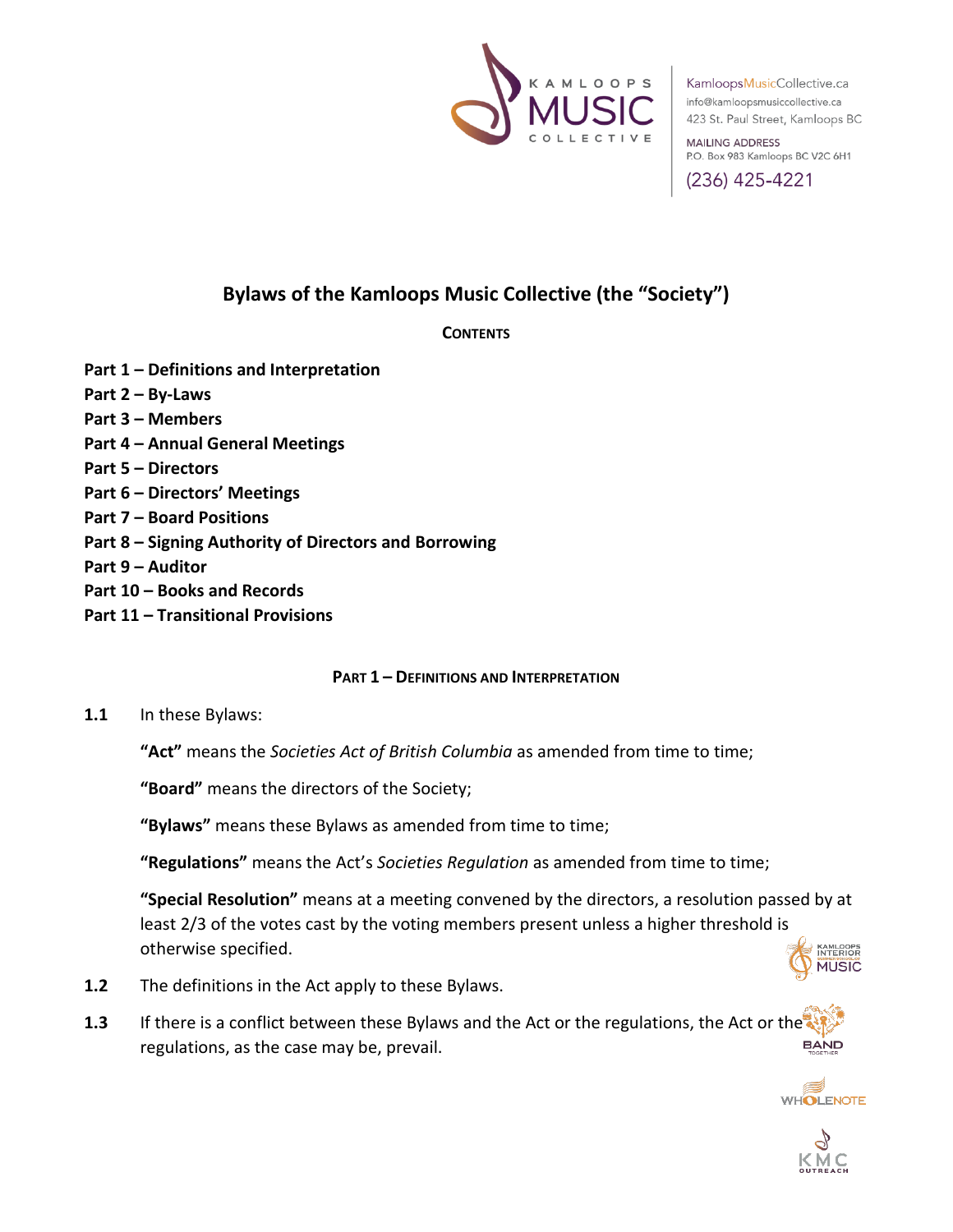

**MAILING ADDRESS** P.O. Box 983 Kamloops BC V2C 6H1

(236) 425-4221

## **PART 2 – BYLAWS**

- **2.1** On being admitted to membership, each member is entitled to, and the society shall give them, without charge, a copy of the constitution and Bylaws of the society.
- **2.2** Any alteration to the Society's Constitution, or to change its name, must be authorized by special resolution.
- **2.3** Any alteration to the Society's Bylaws must be authorized by special resolution.
- **2.4** Any alteration to the constitution or Bylaws takes effect upon filing the applicable alteration application with the registrar under the Act.

## **PART 3 – MEMBERS**

#### **3.1 Members of the Society**

The members of the Society are:

(a) parents or guardians of those persons who have registered for and paid their fees in full for a Kamloops Music Collective program;

- (b) faculty and volunteers working with the Society; and
- (c) those persons accepted by the Society pursuant to subsection 3.2

## **3.2 Application for Membership**

Any person who is not otherwise a member of the Society and who declares an interest in supporting the purposes of the Society may apply for membership in the Society by delivering to the Society an application in a form approved by the Directors duly completed and signed by the applicant.

## **3.3 Directors to Consider Application**

The Directors shall consider each application for membership and may, in their absolute discretion and without giving reasons, accept or reject any application for membership.



## **3.4 Class of Members Memberships in the Society shall be divided into the following classes:**

(a) a Regular Member is any parent, guardian or community member as defined in subsections 3.1(a) and (b) and any person who is accepted as a member pursuant to subsection 3.2;

(b) an Honorary Member is any person appointed by the Directors for such term as the Directors may decide in recognition of their contribution to music in the area; and





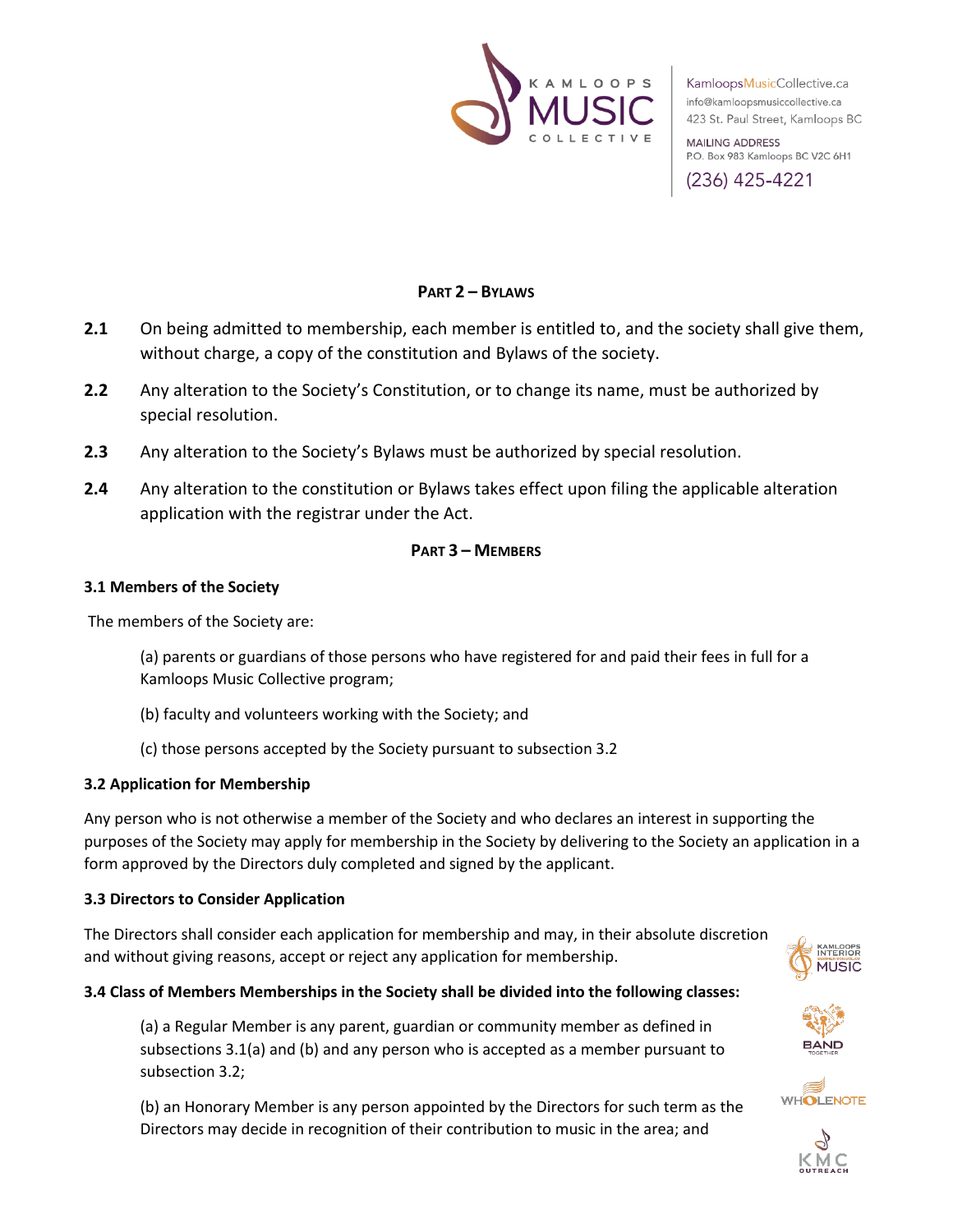

**MAILING ADDRESS** P.O. Box 983 Kamloops BC V2C 6H1

(236) 425-4221

(c) a Life Member is any person appointed by the Directors in recognition of distinguished service to the Society and to the community.

#### **3.5 Rights of Membership**

Every member of the Society in good standing has the right to receive notice of and to attend all general meetings.

## **3.6 Good Standing All members are in good standing except:**

(a) a member who has failed to pay in full, when due, any fees or assessments duly prescribed pursuant to these Bylaws and that member is not in good standing so long as the fees and assessments remain unpaid; and

(b) a member who is suspended under subsection 3.9.

#### **3.7 Obligations of Members**

Every member of the Society will be bound by and shall abide by

- (a) the Constitution of the Society and these Bylaws; and
- (b) all resolutions passed and all lawful rules and regulations made by the Directors

#### **3.8 Termination of Membership**

The interest of a member in the Society is not transferable and ceases immediately:

- (a) upon the death of the member;
- (b) upon the member being expelled under subsection 3.9;
- (c) upon the member withdrawing from membership under subsection 3.11;
- (d) when the member is not a member in good standing for more than one day;

(e) when the member fails to pay the annual fee as assessed by the Society under Part 3 of these Bylaws; or



#### **3.9 Suspension and Expulsion of Members**

The Directors shall have the power, by a vote of at least 3/4 of those present at a Directors' meeting, to expel or suspend any member whose conduct shall have been determined by the Directors, in their sole discretion, to be improper, unbecoming or likely to endanger the interests or reputation of the Society.



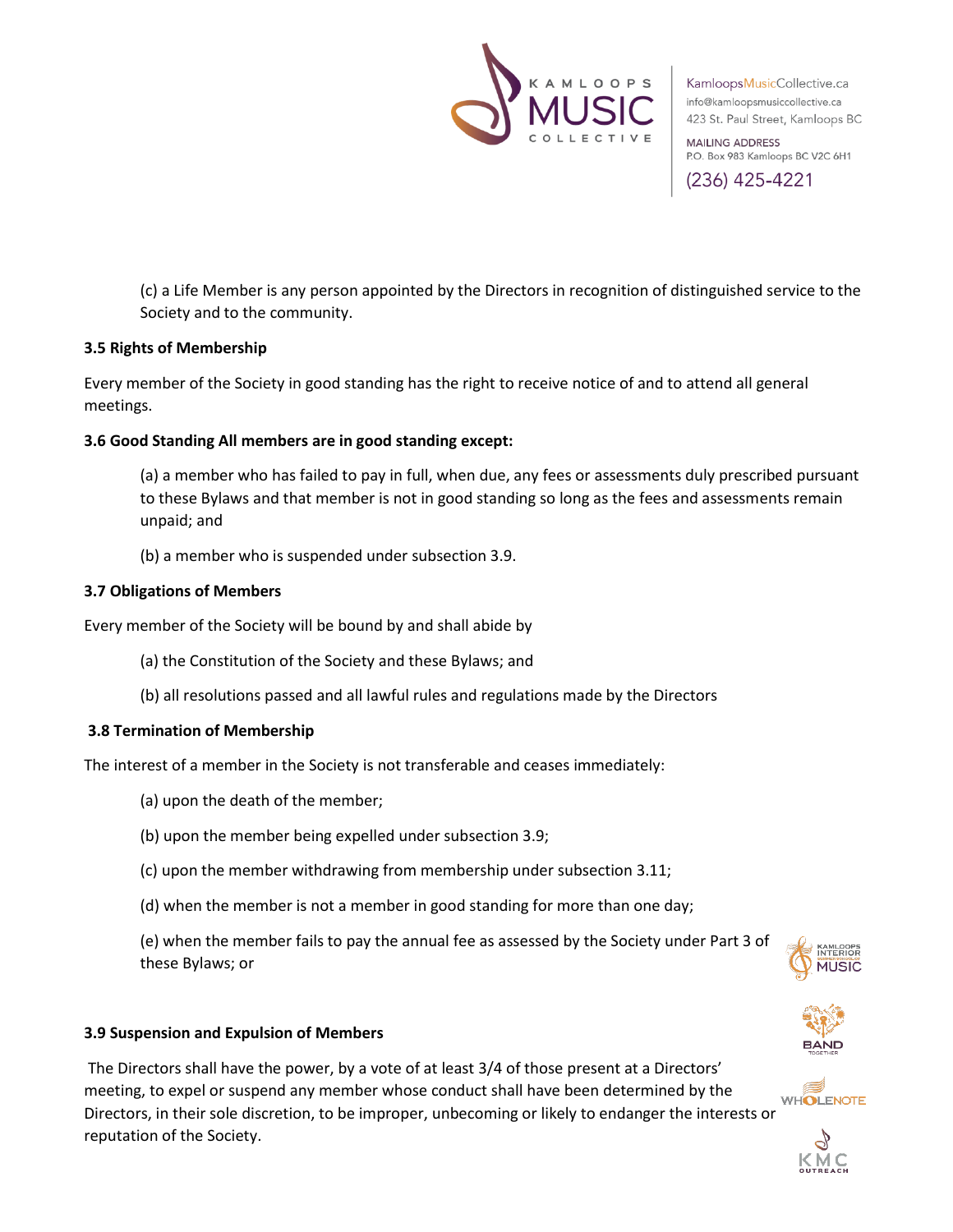

**MAILING ADDRESS** P.O. Box 983 Kamloops BC V2C 6H1

(236) 425-4221

## **3.10 Right of Member to Notice**

Any member who is the subject of a proposed suspension or expulsion shall be provided with written notice of the proposed suspension or expulsion and the reasons for such proposed suspension or expulsion at least 7 days prior to the Directors' meeting at which the suspension or expulsion shall be considered.

#### **3.11 Withdrawal of Member**

A member may withdraw from membership by giving written notice of resignation to the Society, and the resignation will be effective upon receipt of the notice by the Society.

#### **3.12 Continued Liability of Member**

A suspended member remains liable for all fees and assessments.

#### A member who:

- (a) has withdrawn from membership in the Society;
- (b) has been expelled from membership in the Society; or

(c) has had his or her membership in the Society terminated in any other way in accordance with these Bylaws; remains liable for payment of all fees and assessments payable by that member before the withdrawal, expulsion or termination becoming effective.

#### **PART 4 – ANNUAL GENERAL MEETING**

- **4.1** An annual general meeting must be held at the time and place the Board determines.
- **4.2** Written notice of the annual general meeting must be sent to every member of the Society at least 14 days before the meeting.
- **4.3** Notice of an annual general meeting must specify the date, time, and location of meeting. The notice shall include the text of any special resolution to be submitted to MISIC the meeting.
- **4.4** The quorum for the transaction of business at an annual general meeting is three voting members.



**4.5** If, within 30 minutes from the time set for holding an annual general meeting, a quorum of voting members is not present, the meeting stands adjourned to the same HOLENOTE day in the next week, at the same time and place, and if, at the continuation of the

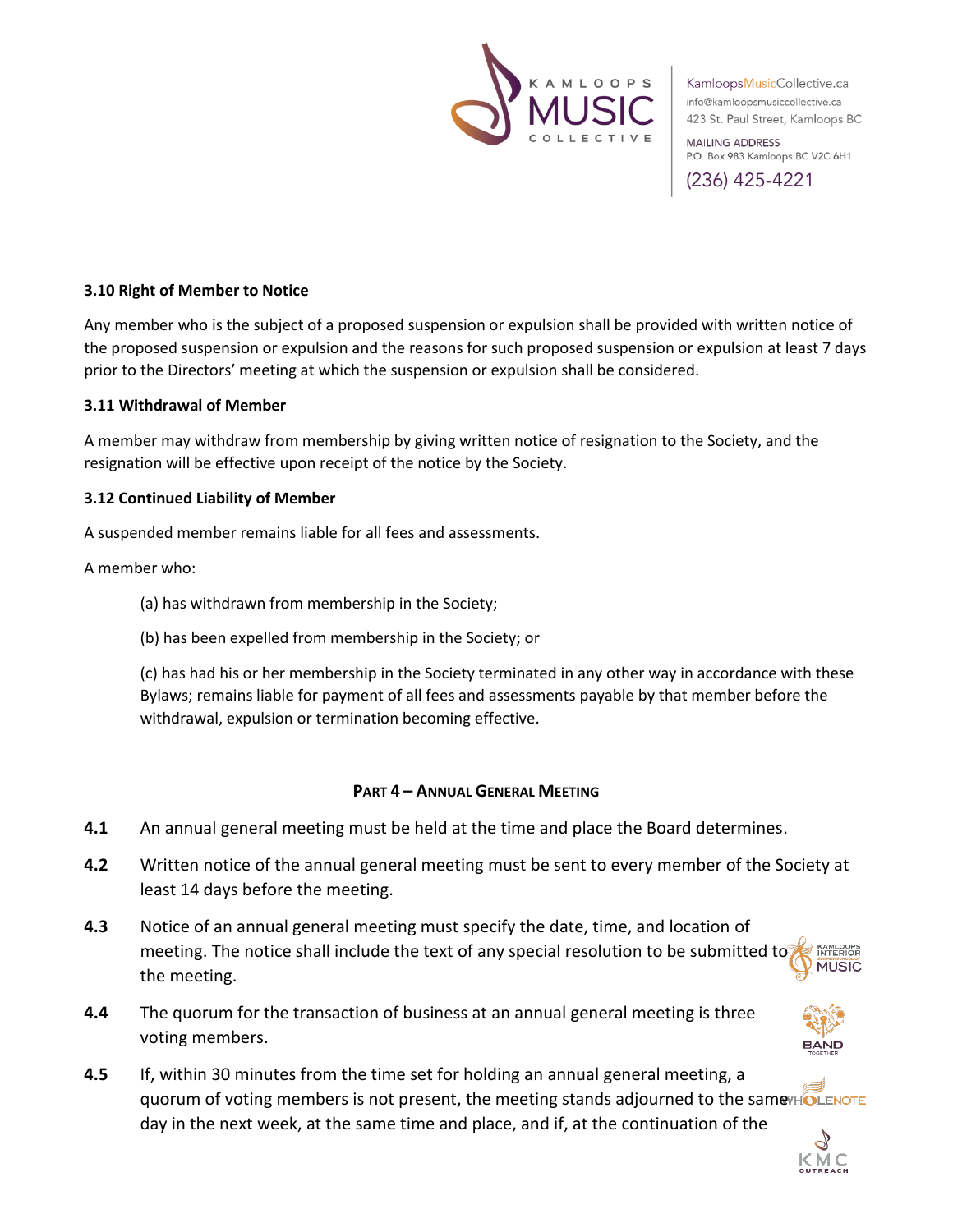

**MAILING ADDRESS** P.O. Box 983 Kamloops BC V2C 6H1

(236) 425-4221

adjourned meeting, a quorum is not present within 30 minutes from the time set for holding the continuation of the adjourned meeting, the voting members who are present constitute a quorum for that meeting.

- **4.6** If there is no individual entitled under these Bylaws who is able to preside as the chair of an annual general meeting within 15 minutes from the time set for holding the meeting, the voting members who are present must elect an individual present at the meeting to preside as the chair.
- **4.7** Business, other than the election of the chair of the meeting and the adjournment or termination of the meeting, must not be transacted at an annual general meeting unless a quorum of voting members is present.
- **4.8** The following individual is entitled to preside as the chair of an annual general meeting:

(a) the individual, if any, appointed by the Board to preside as the chair;

(b) if the Board has not appointed an individual to preside as the chair or the individual appointed by the Board is unable to preside as the chair,

(i) the president,

(ii) the vice-president, if the president is unable to preside as the chair, or

(iii) one of the other directors present at the meeting, if both the president and vicepresident are unable to preside as the chair.

- **4.9** If, at any time during an annual general meeting, there ceases to be a quorum of voting members present, business then in progress must be suspended until there is a quorum present or until the meeting is adjourned or terminated.
- **4.10** An annual general meeting may be adjourned from time to time and from place to place, but no business shall be transacted at an adjourned meeting other than the business left unfinished at the meeting from which the adjournment took place.





**MITSIC** 

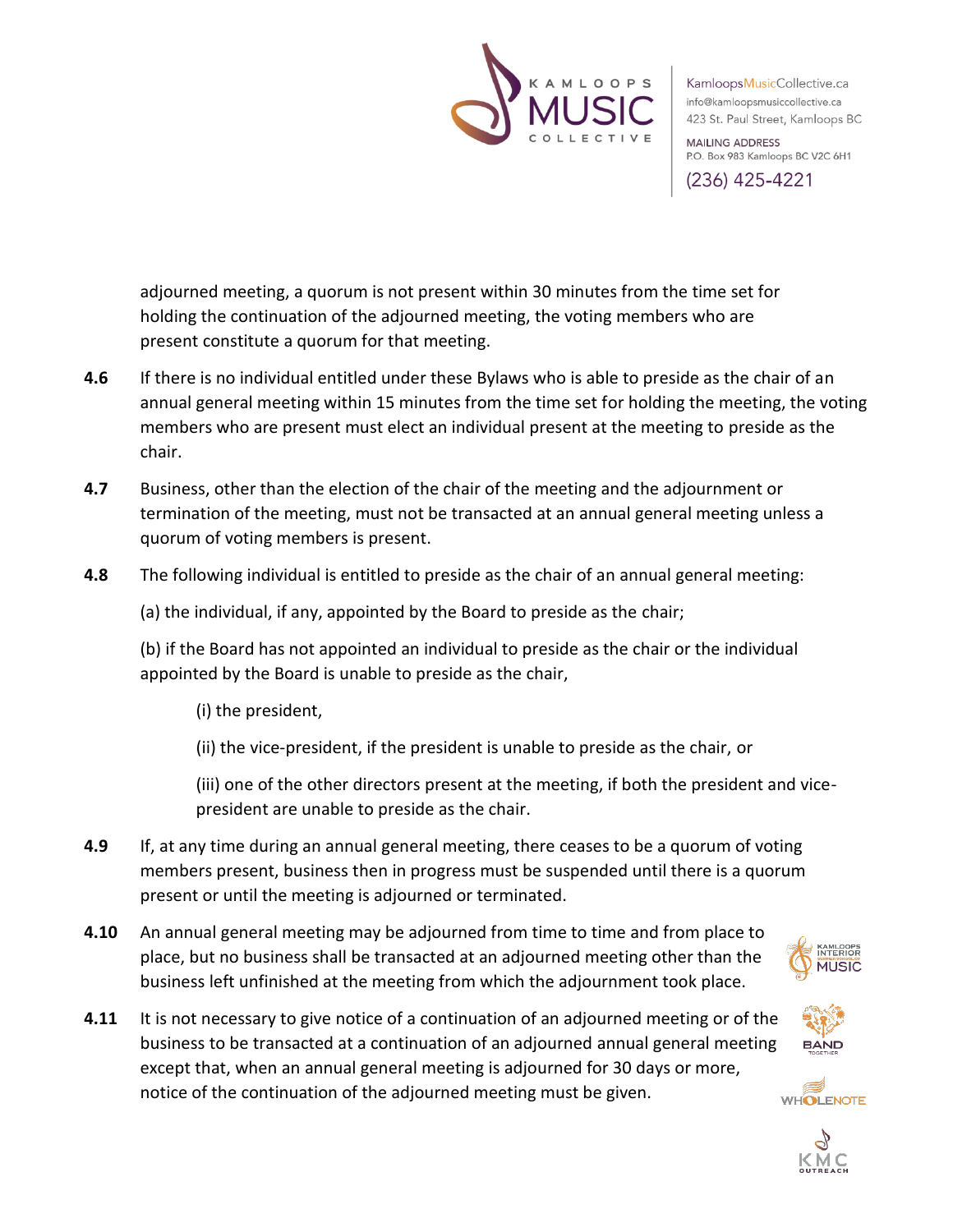

**MAILING ADDRESS** P.O. Box 983 Kamloops BC V2C 6H1

(236) 425-4221

## **4.12** The order of business at an annual general meeting is as follows:

- (a) elect an individual to chair the meeting, if necessary;
- (b) determine that there is a quorum;
- (c) approve the agenda;
- (d) approve the minutes from the last annual general meeting;
- (e) deal with unfinished business from the last annual general meeting;

(f) receive the directors' report on the financial statements of the Society for the previous financial year, and the auditor's report, if any, on those statements,

(g) receive any other reports of directors' activities and decisions since the previous annual general meeting,

(h) elect or report directors, and

(i) appoint an auditor, if any;

(j) deal with new business, including any matters about which notice has been given to the members in the notice of meeting;

(k) terminate the meeting.

- **4.13** Resolutions proposed at a meeting shall be seconded and put to a vote and the chair of a meeting may move or propose a resolution.
- **4.14** At an annual general meeting, voting must be by a show of hands, an oral vote or another method that adequately discloses the intention of the voting members, except that if, before such a vote, 2 or more voting members request a secret ballot or a secret ballot is directed by the chair of the meeting, then voting must be by a secret ballot.
- **4.15** In case of an equality of votes the chair shall not have a casting or second vote in addition to the vote to which he may be entitled as a member and the proposed resolution shall not pass.
- **4.16** Voting by proxy is not permitted.





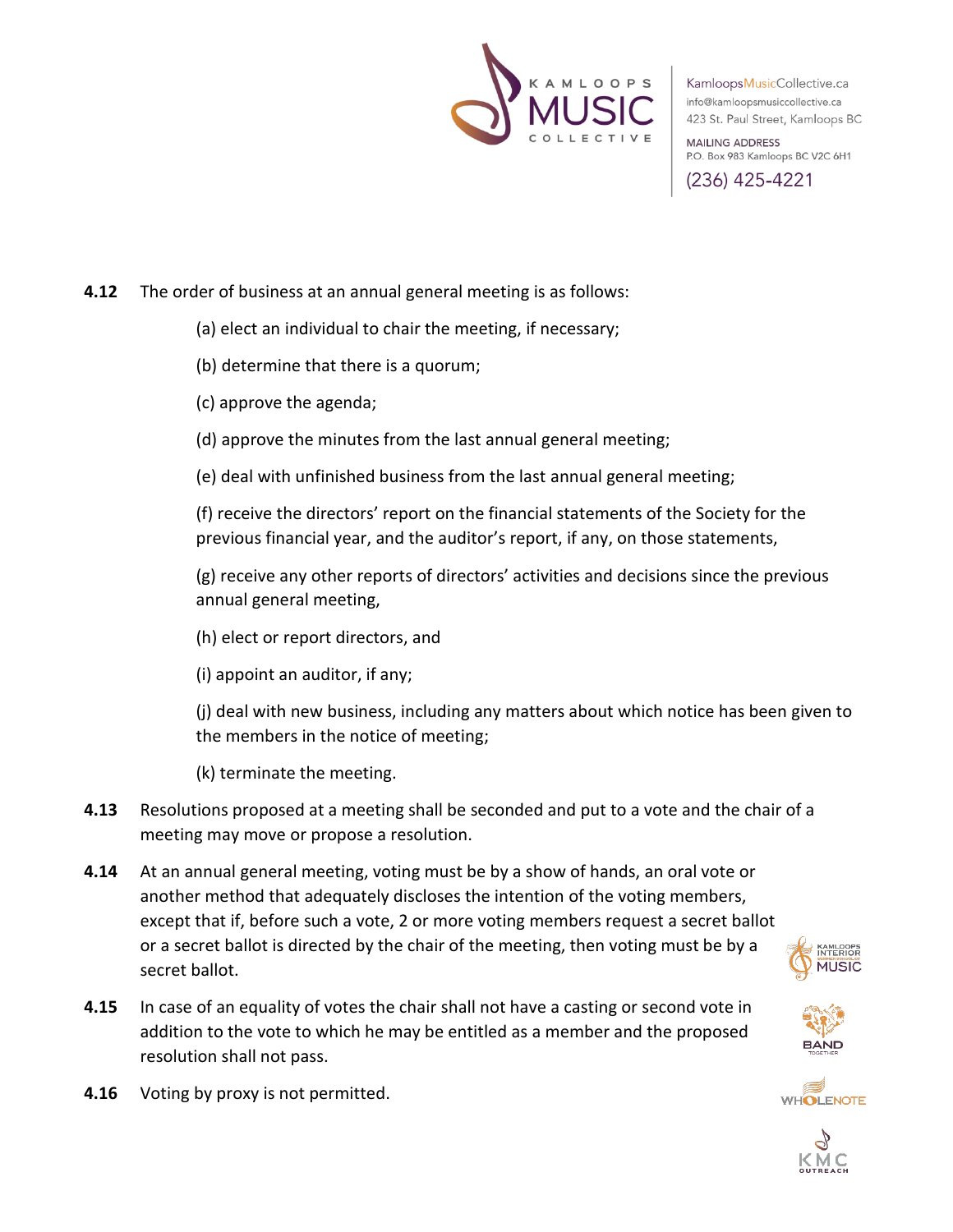

**MAILING ADDRESS** P.O. Box 983 Kamloops BC V2C 6H1

(236) 425-4221

## **PART 5 – DIRECTORS**

- **5.1** The affairs of the Society shall be managed by a Board of 5 to 9 directors.
- **5.2** At each annual general meeting, the voting members entitled to vote for the election or appointment of directors must elect or appoint the Board.
- **5.3** Each director shall serve a two year term of office, and shall retire at the expiration of their term upon the election of their successor. If no successor is elected, the person previously elected continues to hold office.
- **5.4** Directors may be re-elected.
- **5.5** An election shall be by the show of hands, except that if, before such a vote, 2 or more voting members request a secret ballot or a secret ballot is directed by the chair of the meeting, then voting must be by a secret ballot.
- **5.6** The Board may, at any time, appoint a member as a director to fill a vacancy that arises on the Board as a result of the resignation, death, or incapacity of a director during the director's term of office.
- **5.7** A director appointed by the Board to fill a vacancy ceases to be a director at the end of the unexpired portion of the term of office of the individual whose departure from office created the vacancy.
- **5.8** The Directors of the Society may administer the affairs of the Society in all things and make or cause to be made for the Society in its name, any kind of contract which the Society may lawfully enter into and, save as hereinafter provided, generally may exercise all such other powers and all such other acts and things as the Society is by its Constitution or otherwise authorized to exercise and do.



- **5.9** All officers, agents and employees shall be subject to removal from office and employment by the Board of Directors at any time with or without cause and with or without notice to the person so removed.
- **5.10** The members may by special resolution remove a director before the expiration of his term of office, and may elect or appoint, by ordinary resolution, a successor to **WHOLENOTE** complete the term of office.

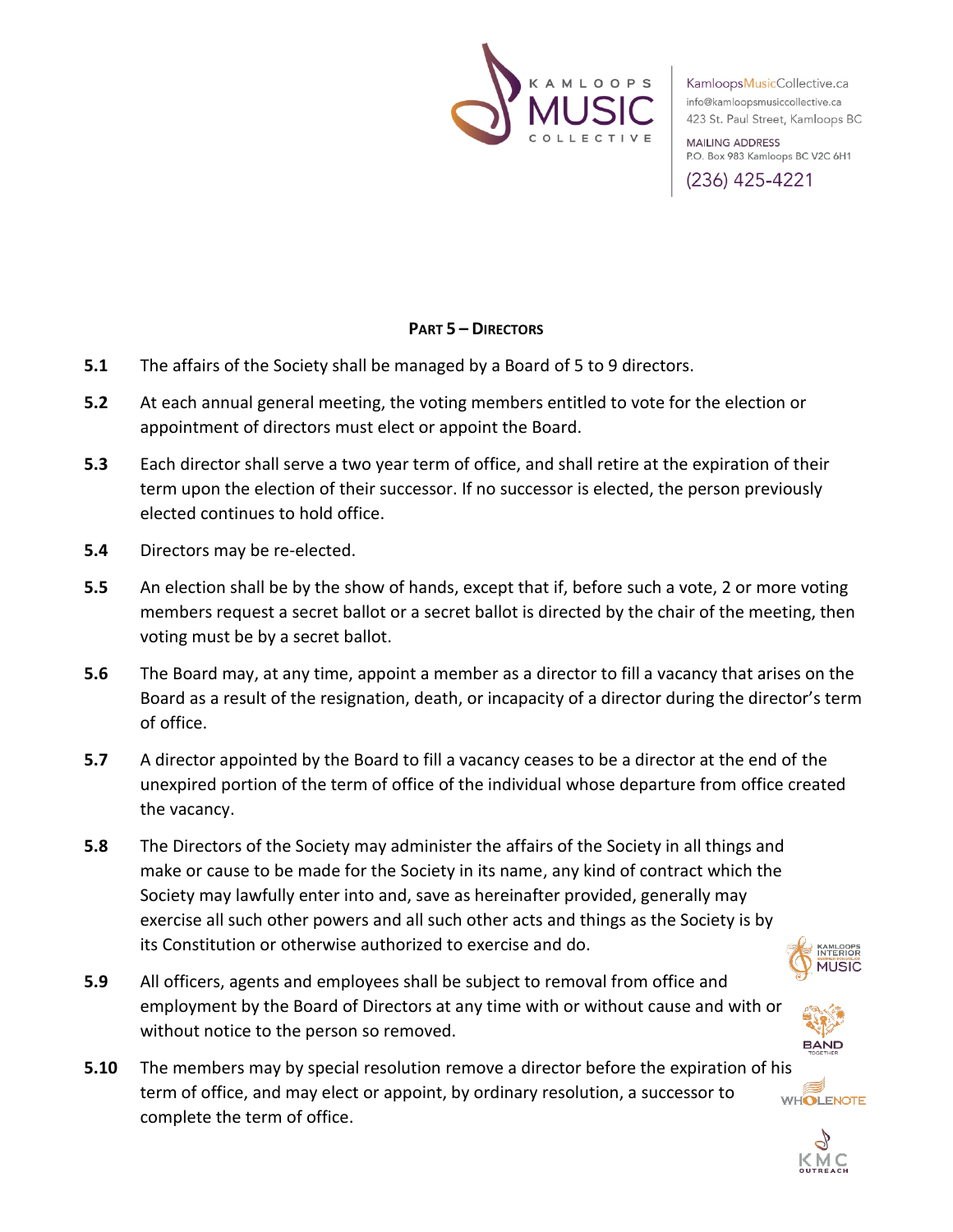

**MAILING ADDRESS** P.O. Box 983 Kamloops BC V2C 6H1

(236) 425-4221

(a) If a director resigns his office or otherwise ceases to hold office, the remaining directors shall appoint a member to take the place of former director.

(b) No act or proceedings of the directors is invalid only by reason of there being less than the prescribed number of directors in office.

**5.11** No director shall be remunerated for being or acting as a director, but a director shall be reimbursed for all expenses necessarily and reasonably incurred by the director while engaged in the affairs of the Society.

## **PART 6 – DIRECTORS' MEETINGS**

- **6.1** A directors' meeting may be called by the president or by any 2 other directors.
- **6.2** At least 2 days' notice of a directors' meeting must be given unless all the directors agree to a shorter notice period.
- **6.3** The accidental omission to give notice of a directors' meeting to a director, or the non-receipt of a notice by a director, does not invalidate proceedings at the meeting.
- **6.4** A majority of directors, including officers, shall constitute a quorum for the transaction of business.
- **6.5** A resolution in writing signed by all of the Directors personally shall be valid and effectual as if it has been passed at a meeting of the Directors duly called and constituted.

## **PART 7 – BOARD POSITIONS**

- **7.1** Directors must be elected or appointed to the following Board positions, and a director, other than the president, may hold more than one position:
	- (a) president;
	- (b) vice-president;
	- (c) secretary;
	- (d) treasurer.
- **7.2** Directors who are elected or appointed to positions on the Board in addition to the positions described in these Bylaws are elected or appointed as directors at large.**WHOLENOTE**





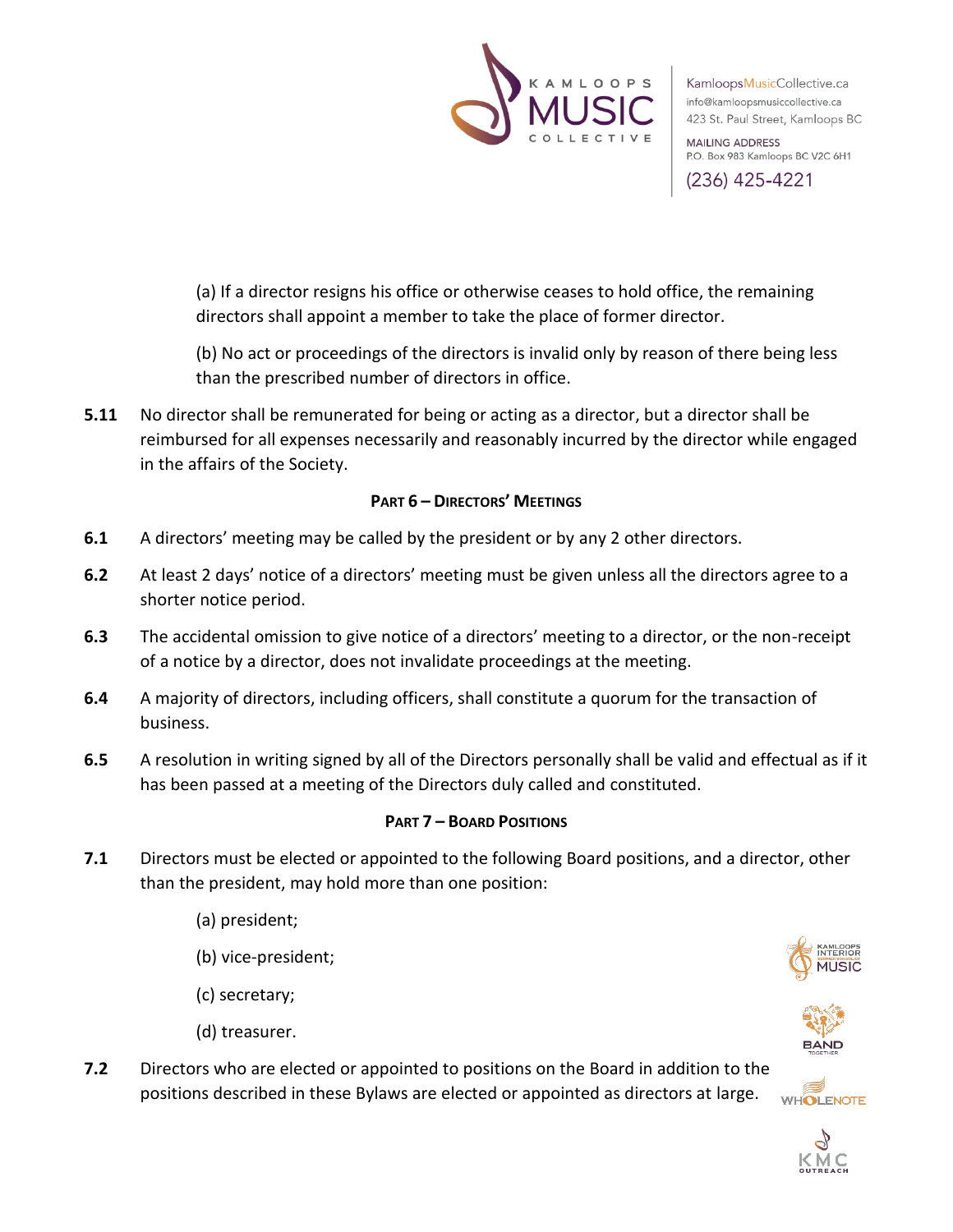

**MAILING ADDRESS** P.O. Box 983 Kamloops BC V2C 6H1

(236) 425-4221

- **7.3** The president is the chair of the Board and is responsible for supervising the other directors in the execution of their duties.
- **7.4** The vice-president is the vice-chair of the Board and is responsible for carrying out the duties of the president if the president is unable to act.
- **7.5** The secretary is responsible for doing, or making the necessary arrangements for, the following:
	- (a) issuing notices of annual general meetings and directors' meetings;
	- (b) taking minutes of annual general meetings and directors' meetings;
	- (c) keeping the records of the Society in accordance with the Act;
	- (d) conducting the correspondence of the Board;

(e) filing the annual report of the Society and making any other filings with the registrar under the Act.

- **7.6** In the absence of the secretary from the meeting, the directors shall appoint another person to act as secretary at the meeting.
- **7.7** The treasurer is responsible for doing, or making the necessary arrangements for, the following:
	- (a) receiving and banking monies collected from the members or other sources;
	- (b) keeping accounting records in respect of the Society's financial transactions;
	- (c) preparing the Society's financial statements;
	- (d) making the Society's filings respecting taxes.

## **PART 8 – SIGNING AUTHORITY OF DIRECTORS AND BORROWING**

- **8.1** Signatures from both the Executive Director and one other director are required for signing authority on financial accounts.
- **8.2** In order to carry out the purposes of the Society, the directors, on behalf of and in the name of the Society, shall raise for the payment or repayment of money in the manner they decide, and in particular but without limiting the foregoing, by the issue of debentures.





**WHOLENOTE** 

**8.3** No debenture shall be issued without the sanction of a special resolution.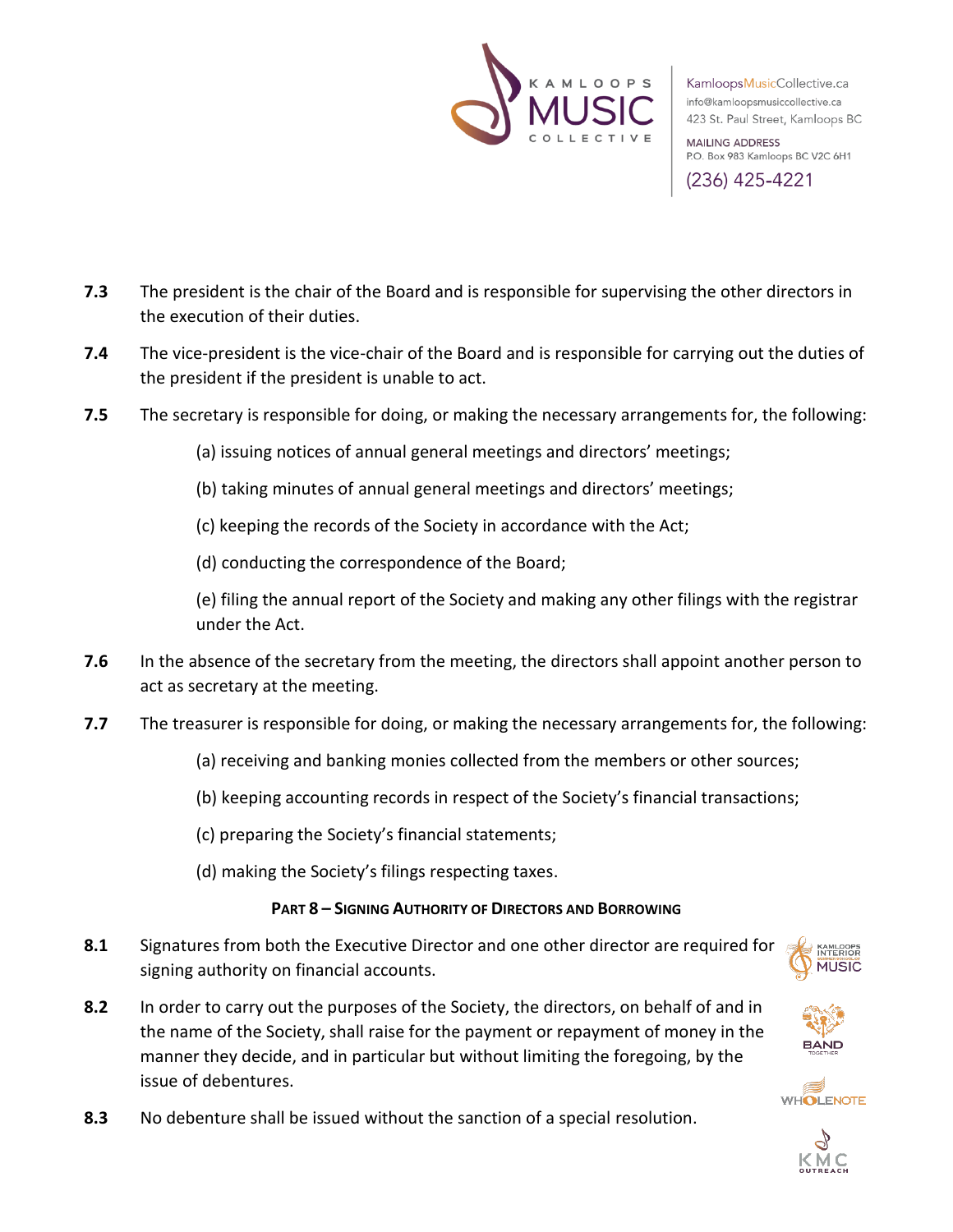

**MAILING ADDRESS** P.O. Box 983 Kamloops BC V2C 6H1

(236) 425-4221

**8.4** The members may by special resolution restrict the borrowing powers of the directors, but a restriction imposed expires at the next annual general meeting.

## **PART 9 – AUDITOR**

- **9.1** The Part applies only where the society is required or has resolved to have an auditor.
- **9.2** At each annual general meeting the society shall appoint an auditor to hold office until he is reelected or his successor is elected at the next annual general meeting.
- **9.3** An auditor may be removed by ordinary resolution.
- **9.4** An auditor shall be promptly informed in writing of appointment or removal.
- **9.5** If there is a vacancy in the office of auditor created by resignation, death or otherwise, other than by removal, an auditor may be appointed by the Board to hold office until the close of the next annual general meeting.
- **9.6** No director and no employee of the society shall be auditor.
- **9.7** The auditor may attend annual general meetings.

## **PART 10 – BOOKS AND RECORDS**

- **10.1** The Directors shall see that all necessary books and records of the Society required by the Bylaws of the Society or by any applicable Statute or Law re regularly and properly kept and the same shall be open to the inspection of the members at any annual general meeting.
- **10.2** In connection with the objects of the Society, the amount of earnings to be used or set aside for reserves for maintenance, repairs, depreciation, possible decline in rentals or any other contingency, shall be such as may be determined by Canada Mortgage and Housing Corporation, or other mortgage institution, and the use and disposition of reserves so created shall be subject to the approval or direction, as the KAMLOOPS<br>INTERIOR **MUSIC** case may be, of the institution and at the end of the term of the loan any undistributed earnings, whether consisting of unused reserves aforesaid or otherwise as shown by the borrower's books shall be paid to such person or expanded in such manner as the institution may direct. Notwithstanding any other Bylaws herein, this clause shall be unalterable.



**WHOLENOTE**